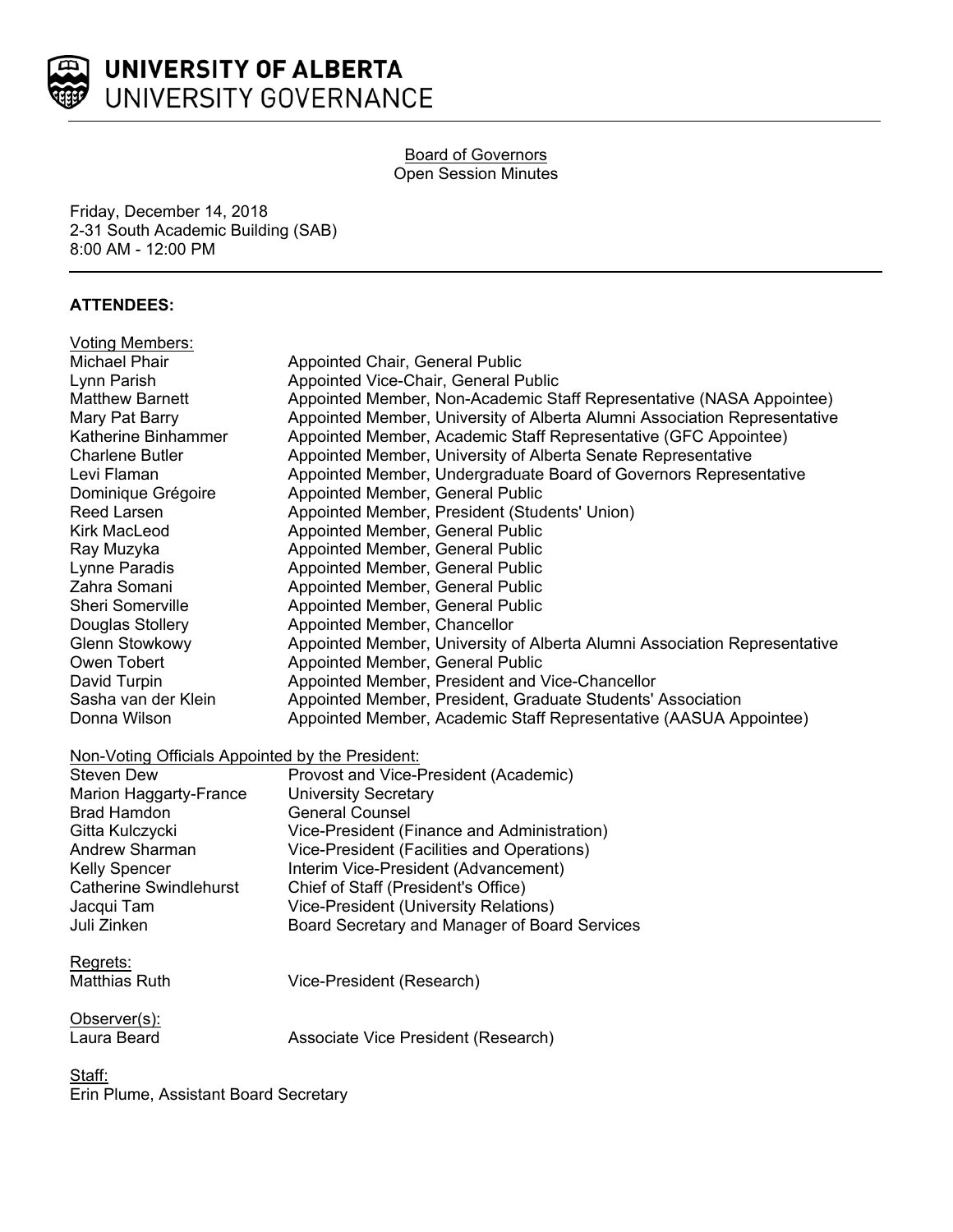# **OPENING SESSION**

1. *Chair's Session*

*Presenter(s)*: Michael Phair

## 1a. Call to Order and Confirmation of Quorum

*Presenter(s)*: Michael Phair

The Board Secretary confirmed that the attendance constituted quorum. The Chair called the meeting to order at  $8:00a \, m$ 

## 1b. *Approval of Open Session Agenda*

Materials before members are contained in the official meeting file.

*Presenter(s)*: Michael Phair

The motion was moved and seconded.

THAT the Board of Governors approve the Open Session agenda as presented.

**CARRIED**

## 1bi *Review of Consent Agenda*

*Presenter(s)*: Michael Phair

The Chair invited members to inform him if there were any requests to remove an item from the Open Session Consent Agenda. There were no requests.

## 1c. Conflict of Interest - Opportunity for Declaration

*Presenter(s)*: Michael Phair

The Chair made note of the following:

- The University of Alberta has policy and procedure in place for Conflict of Interest and Conflict of Commitment, and Board members make annual disclosures.
- In addition, Board members must declare any conflict related to the Board Agenda of each meeting and, in the event of such conflict, absent themselves from the discussion and voting on the item.
- The *Post-secondary Learning Act*, Section 16(5) states that: The members of the board must act in the best interests of the university.

The Chair invited members to declare conflicts of interest related to the Open Session Agenda of the meeting. Seeing none, the Chair declared the question asked and answered.

# 1d. Chair's Remarks

Materials before members are contained in the official meeting file.

*Presenter(s)*: Michael Phair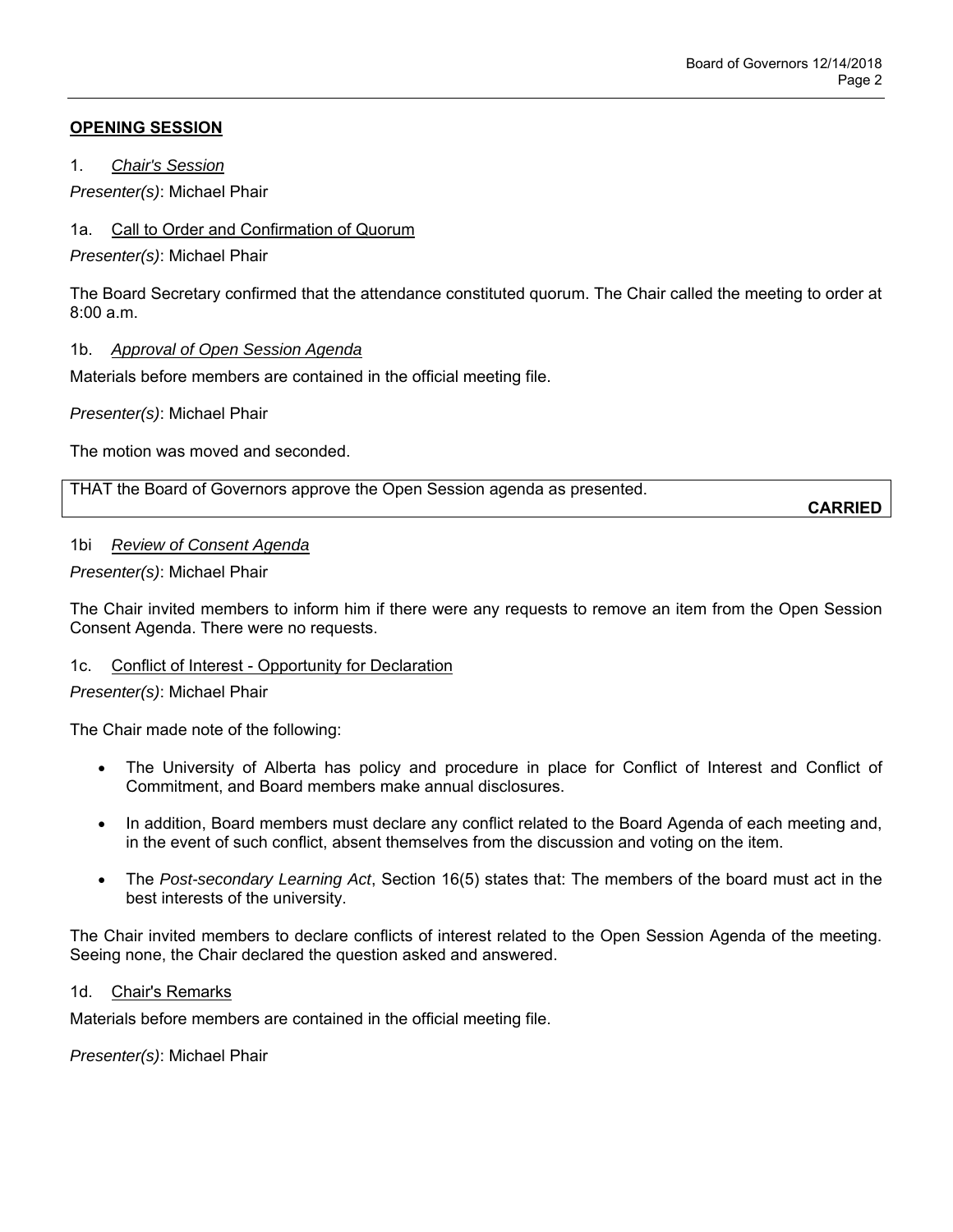The Chair welcomed members and guests and acknowledged all Indigenous peoples and the traditional lands on which the Board was gathered. He reviewed a map of the lands of Treaty 6 and noted its expansiveness and importance to the province and country.

The Chair then thanked members for joining him at the Board's festive holiday dinner the previous evening. He offered a warm welcome to Dr Donna Wilson who was appointed to the Board on November 26, 2018 for three years as Academic Staff Representative, and also welcomed Kelly Spencer, Interim Vice-President (Advancement), to her first Board meeting in her new role, and Laura Beard, Associate Vice-President (Research), who was attending the meeting on behalf of Matthias Ruth.

The Chair acknowledged the work of the Board Ad Hoc Group on Committee Mandates and Membership (BAGMM) in implementing the recommendations of the Board Working Group that were approved by the Board in June. He thanked BAGMM members, Reed Larsen, Sheri Somerville, and Dick Wilson, for their hard work over the past six months, and also acknowledged those who had supported the initiative, including President Turpin and Brad Hamdon who served as advisors, as well as Governance staff.

Finally, the Chair remarked on the university's wide-reaching impact on society, noting a recent event he attended where researchers from the School of Public Health presented their work on reducing childhood obesity in elementary schools and the greater community.

#### 2. *Report of the President*

## *Presenter(s)*: David Turpin

#### *Discussion*:

In lieu of his regular report, the President provided verbal remarks on: the response of the university community to the unfortunate passing of Dean Richard Fedorak and the continuation of Dr Dennis Kunimoto as Interim Dean of the Faculty of Medicine and Dentistry during the upcoming search for a new dean; an update on the university's work toward developing an Equity, Diversity, and Inclusivity Strategic Plan; the latest QS (Quacquarelli Symonds) World Rankings, which lists the University of Alberta as number one in Canada in terms of graduate employability; the recent opening of the Aga Khan Garden, Edmonton; an update on the UniForum initiative; the 2018 University Cup winners Chris Le, Medicine and Dentistry (Laboratory Medicine and Pathology) and Anne Naeth, Agricultural, Life and Environmental Sciences (Renewable Resources); the university's national record-breaking 165 Academic All-Canadian winners; and his recent travels to Ottawa to further advocate for investment in science.

## 2i. *For the Public Good* Performance Indicator Report

Materials before members are contained in the official meeting file.

## *Presenter(s)*: David Turpin

*Purpose of the Proposal*: To share the *For the Public Good: Performance Measures* which provides an annual update on the University of Alberta's performance measures, documenting progress towards its strategic plan, *For the Public Good*, over time.

#### *Discussion*:

President Turpin provided an annual update on the 12 performance measures that document progress against the strategies and objectives of the university's strategic plan, *For the Public Good*, tracking growth and movement while also guiding the university's work going forward.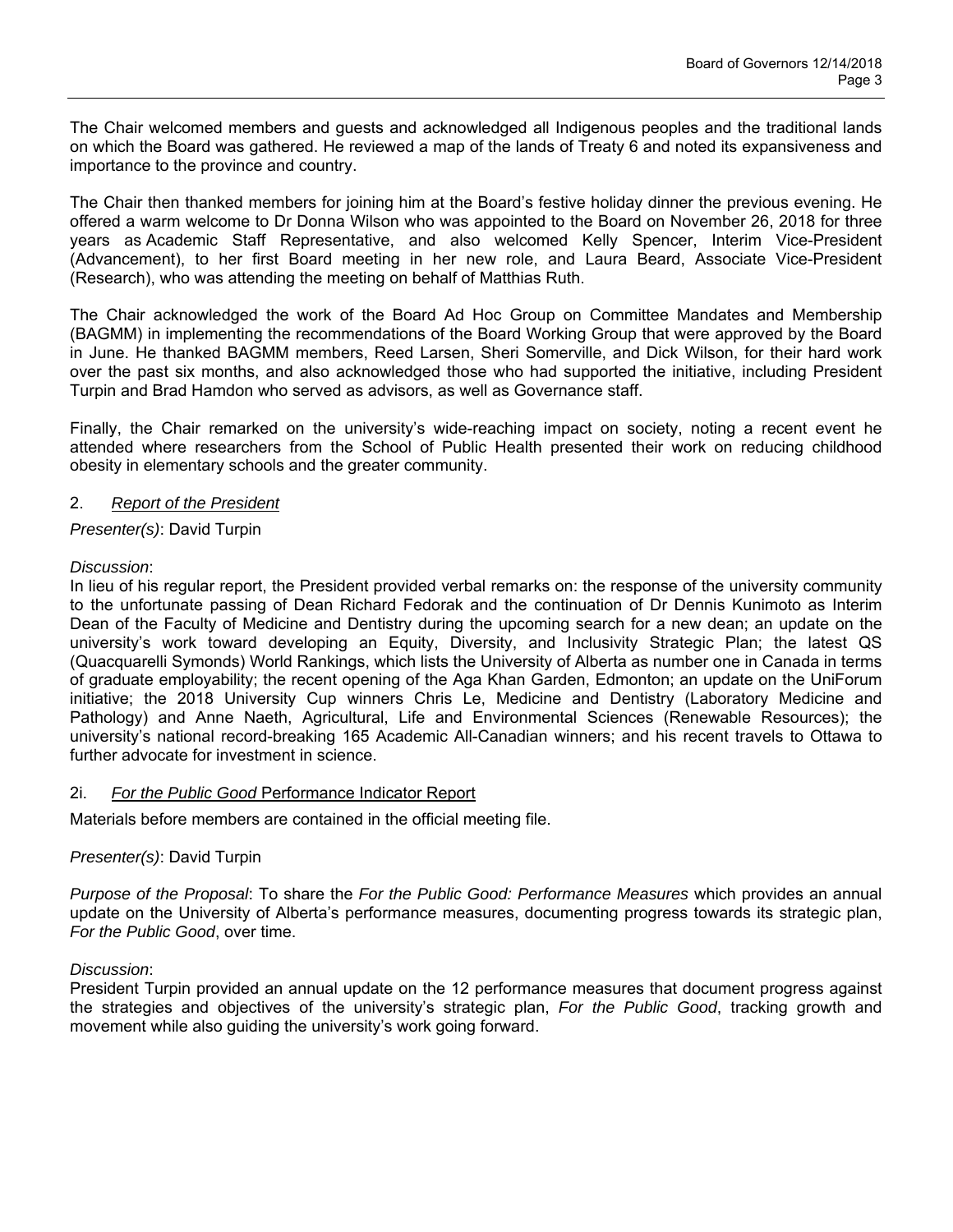# 2ii. Joint Board / General Faculties Council / Senate Summit

# *Presenter(s)*: David Turpin

*Purpose of the Proposal*: For information / discussion.

*Discussion*:

Dr Turpin briefed members on plans for the upcoming Board of Governors/General Faculties Council/Senate Summit on January 25, 2019, thanking the organizing committee for its strong work in planning the event. He noted that this year's theme would be "Public Perceptions of Universities in an Election Year" and that Bruce Anderson, Chairman of Abacus Data, would present the keynote.

## **CONSENT AGENDA**

## 3. *Report of the University Secretary*

*Presenter(s)*: Marion Haggarty-France

*Purpose of the Proposal*: For information / discussion.

#### *Discussion*:

The University Secretary briefed the Board on recent education and development sessions attended by Board members and administration, including in-person orientation sessions hosted by the Ministry of Advanced Education, and the third annual Field Law Post-Secondary Summit. She also noted that the Board Chair and Vice-Chair would be attending the 2019 Canadian University Boards Association (CUBA) conference in Kingston, Ontario. She thanked Board members for making time for these opportunities and reminded them of other resources and sessions available to them through the Association of Governing Boards of Universities and Colleges (AGB) and the Institute of Corporate Directors (ICD).

Ms Haggarty-France then recognized the staff in the University Governance and Senate offices, noting that they recently attended the 2018 Conference of Western Canadian University Board Secretaries. She thanked members of the Board of Governors for participating in the creation of the "Governance Grove" art project and encouraged members to visit the University Governance office to see the results of their collective creativity.

## 4. *Approval of the Consent Agenda*

Materials before members are contained in the official meeting file.

*Presenter(s)*: Michael Phair

## *Action Items*

- 4a. Approval of the Open Session Minutes of October 12, 2018
- 4b. *Report of the Finance and Property Committee*
- 4bi. Increase to Parking Citation Rates
- 4c. *Report of the Investment Committee*
- 4ci. University Funds Investment Policy
- 4d. *Report of the Board Chair*
- 4di Committee Appointments *Information Reports*
- 4e. Report of the Audit and Risk Committee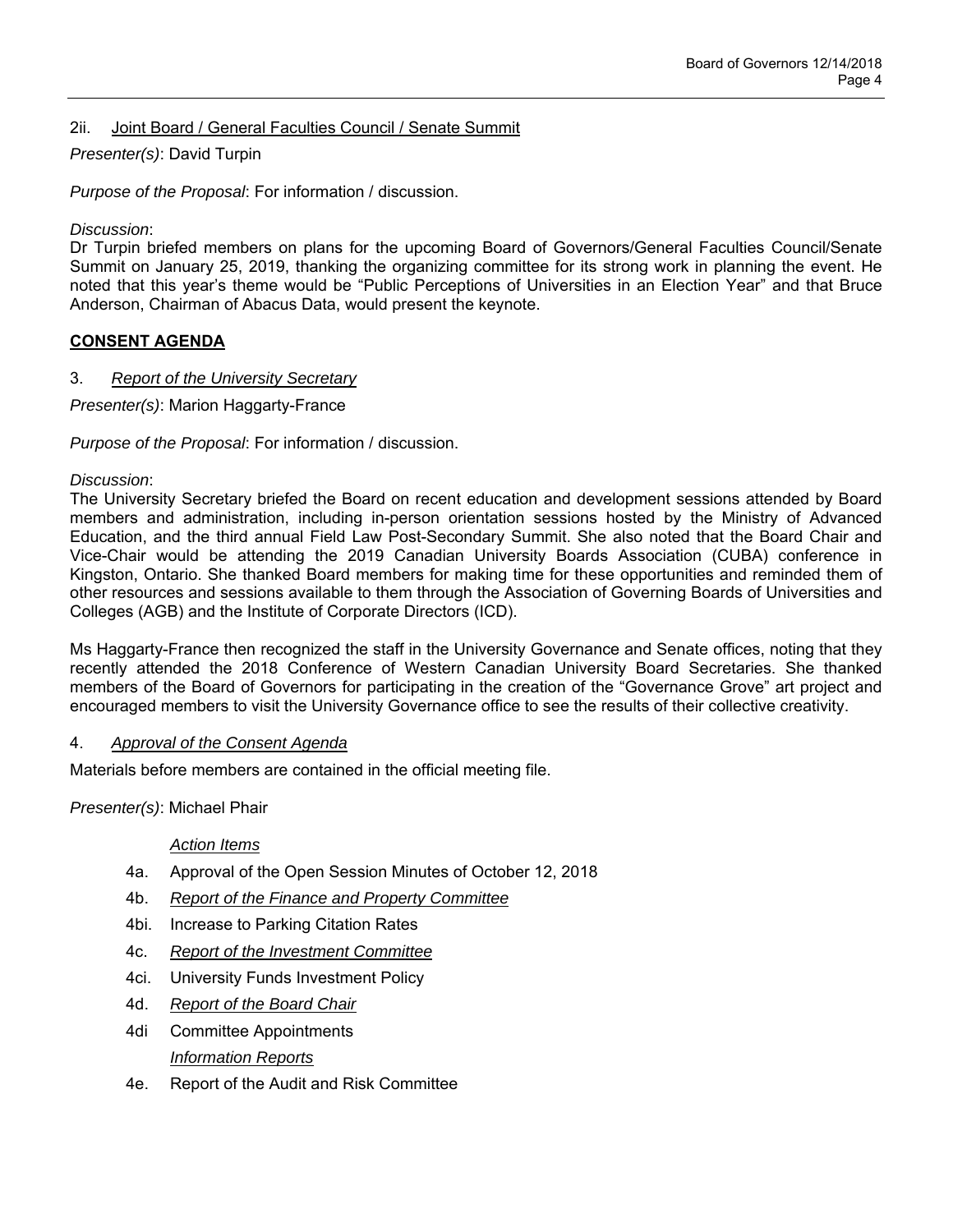- 4f. Report of the Finance and Property Committee
- 4g. Report of the Human Resources and Compensation Committee
- 4h. Report of the Investment Committee
- 4i Report of the Learning and Discovery Committee
	- i. Equity, Diversity, and Inclusivity (EDI) Strategic Plan
- 4j. Report of the Reputation and Public Affairs Committee
- 4k. Report of the Safety, Health and Environment Committee
	- i. Implementation of Occupational Health and Safety Act Changes *Regular Reports*
- 4l. Chancellor's Report
- 4m. Alumni Association
- 4n. Students' Union (including 2017-18 Financial Statements)
- 4o. Graduate Students' Association
- 4p. Association of Academic Staff
- 4q. Non-Academic Staff Association
- 4r. General Faculties Council
- 4s. Board Chair and Board Members Activity Report

The motion was moved and seconded.

THAT the Board of Governors approve the Open Session Consent Agenda, as presented.

**CARRIED**

## **DISCUSSION ITEMS**

## 5. *Report of the Finance and Property Committee*

*Presenter(s)*: Owen Tobert

#### 5a. New Budget Model

Materials before members are contained in the official meeting file.

*Presenter(s)*: Steven Dew; Gitta Kulczycki

#### *Discussion*:

Mr Tobert introduced the item and reviewed consultation on the Budget Model to date, noting that it will be implemented in Fall 2019. He provided an update on how the proposed model allocates funds based on activity levels, where the university currently is in the process, and work still to be done.

The President, Dr Dew, and Ms Kulczycki responded to questions from the Board regarding: how the budget model will affect the university's efforts to be more interdisciplinary and collaborative, particularly as it relates to cost allocation for space-utilization; how the new model will allow the university to improve quality and focus on centres of excellence; whether it would be possible to summarize risks associated with the new model; whether administration has researched potential impacts on the full university community; whether, in an activity-based model, matrices have been developed to address funding for research; how the Strategic Investment Fund money will be allocated; whether funding would be allocated for community engagement; the increasing number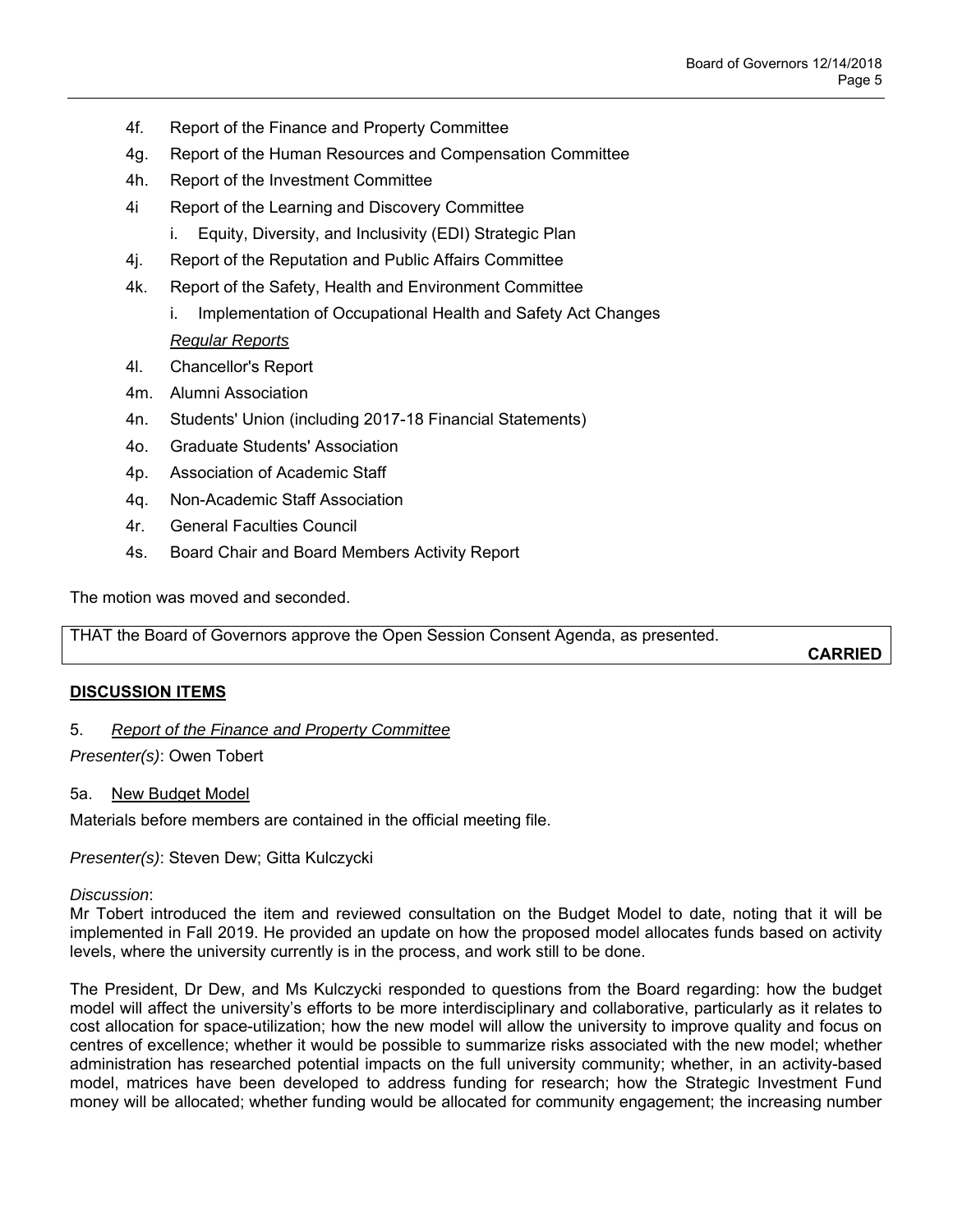of online courses and how that may affect public perception and educational space requirements; how this model compares with those of similar provincial, national, and international institutions; whether it would be possible to conduct a SWOT analysis of the new model; how the model will evolve and be assessed going forward; plans to mitigate the possibility of students being squeezed into spaces; and how new legislation on fees and market modifiers will be worked into the budget model going forward.

Following the discussion, Mr Tobert thanked Administration for their work on the new budget model and suggested that they provide an update on implementation of the new model at future Board Finance and Property Committee and Board of Governors' meetings.

# **DISCUSSION & ACTION ITEMS**

- 6. *Implementation of Recommendations of the 2018 Board Working Group*
- 6a. Board Ad Hoc Group on Committee Mandates and Membership:
	- i. ACTION: Principles to Guide Board Committee Composition
	- ii. ACTION: Board Standing Committee Composition Frameworks
	- iii. ACTION: Board Standing Committee Mandate Statements
	- iv. Update: Limitations on delegation by the Board of Governors for Board Standing Committees

Materials before members are contained in the official meeting file.

#### *Presenter(s)*: Michael Phair

*Purpose of the Proposal*: To seek Board of Governors approval of principles to guide future decisions regarding standing committee composition and of committee composition frameworks and mandate statements to be incorporated into future revised committee Terms of Reference.

#### *Discussion*:

The Chair reviewed the recommendations of the Board Ad Hoc Group on Committee Mandates and Membership (BAGMM). He briefed the Board on the proposed *Principles for Board of Governors Standing Committee Composition*, indicating that this revised proposal addresses concerns raised at the October Board meeting regarding conditions guiding the selection of committee Chairs.

The motion was moved and seconded.

**Motion 1:** THAT the Board of Governors, on the recommendation of the Board Ad Hoc Group on Committee Mandates and Membership, approve the proposed *Principles for Board of Governors Standing Committee Composition*, as set forth in Attachment 1, effective immediately, to guide decisions regarding the composition of Board standing committees.

#### **CARRIED**

The Chair then reviewed the proposed Board standing committee composition frameworks, noting that recommended changes include less explicit membership categories, reflective of the principles' commitment to diversity and broad representation, as well as an opportunity for all committees to include external members of the public in their membership, as needed.

The motion was moved and seconded.

**Motion 2:** THAT the Board of Governors, on the recommendation of the Board Ad Hoc Group on Committee Mandates and Membership, approve the proposed Board Standing Committee Composition Frameworks, as set forth in Attachment 2, effective upon future approval of revised committee Terms of Reference *(with the exception of the Board Governance Committee for which changes can be effective immediately)*.

**CARRIED**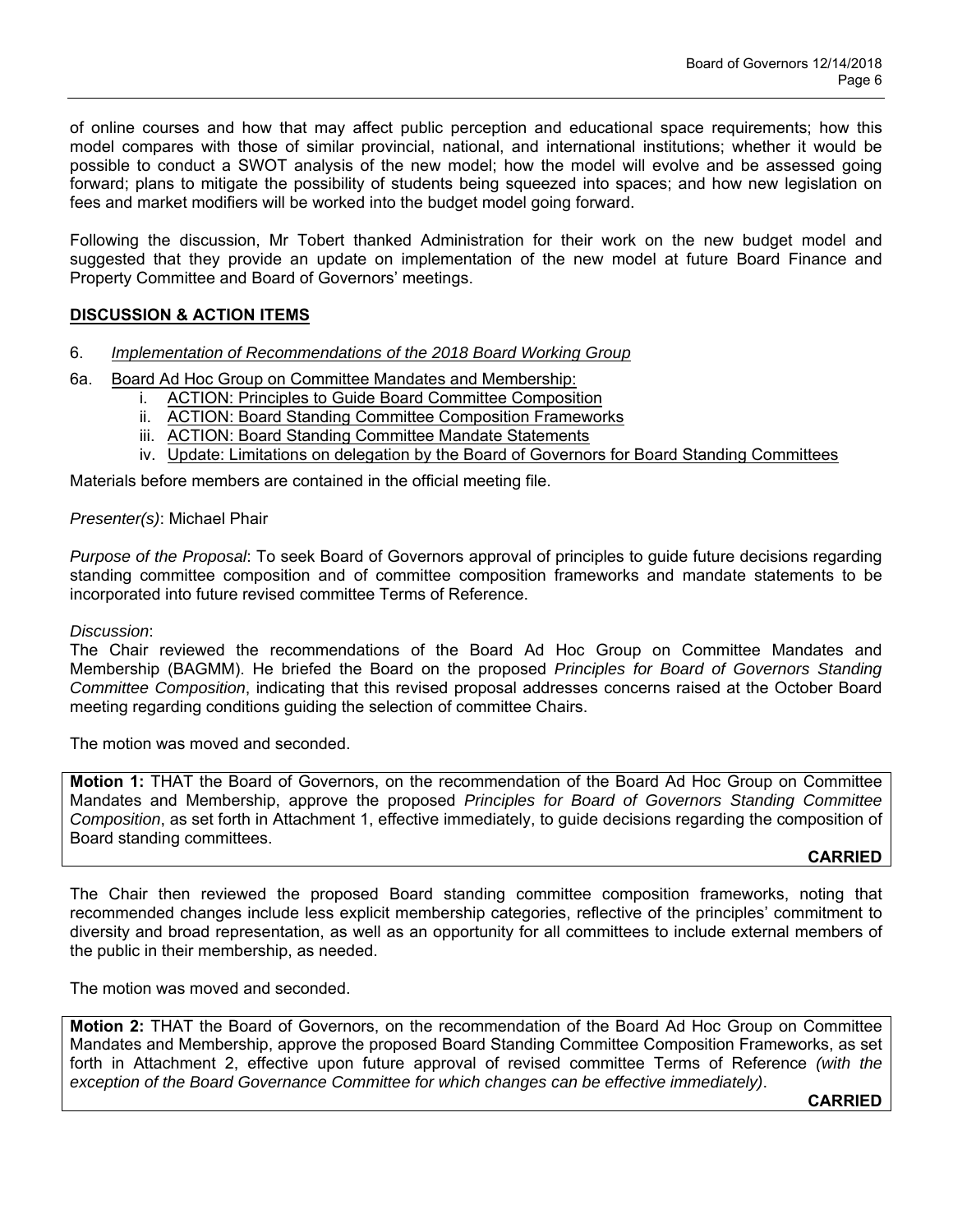The Chair then provided an overview of the proposed Board standing committee mandate statements, noting that feedback from the committees' review of these recommendations had been incorporated into the final proposal. He indicated that each statement reflects the Board-approved future restructuring of its committees as well as the Board's desire to provide strategic foresight and insight in addition to oversight.

The motion was moved and seconded.

**Motion 3:** THAT the Board of Governors, on the recommendation of the Board Ad Hoc Group on Committee Mandates and Membership, approve the proposed Board Standing Committee Mandate Statements, as set forth in Attachment 3, effective upon future approval of revised committee Terms of Reference *(with the exception of the Board Governance Committee for which changes can be effective immediately)*.

## **CARRIED**

Following approval of those proposals, the Chair provided an update on BAGMM's work related to Board delegation of authority to its committees. He noted that while BAGMM reviewed and proposed changes to each committee's limitations of delegated authority, final approval and implementation of any changes would remain a work in progress. He indicated that some changes would come forward for Board approval as part of the revised committee Terms of Reference in Spring 2019, while others were currently being worked on by Administration for Board approval at upcoming meetings.

The President then briefed the Board on work underway regarding certain delegations of authority, noting that at the March Board meeting, Administration planned to bring forward a recommendation regarding financial thresholds for the future approval of tuition and fees.

At this point, the Chair reminded members that the Board Governance Committee Terms of Reference had been approved at the October Board meeting, and thanked those Board members who had agreed to serve as inaugural members of the committee. He noted that the committee would begin meeting in early 2019, and distributed, for members' review and feedback, an outline of his initial thoughts regarding potential committee membership changes for the other Board standing committees.

Finally, the Chair briefed the Board on next steps in the process, indicating that a consultant would be hired to review and propose changes to current Board Committee Terms of Reference, based on Board-approved principles and documents. He indicated that the proposed Terms of Reference would then go to the standing committees for review, with final Board approval planned for Spring 2019.

#### 6b. Update: Board Safety, Health and Environment Committee Transition Process

Materials before members are contained in the official meeting file.

## *Presenter(s)*: Zahra Somani

*Purpose of the Proposal*: To update the Board on BSHEC's work to ensure its mandates and responsibilities are successfully transferred to other Board committees.

#### *Discussion*:

Ms Somani provided an update on the Board Safety, Health and Environment Committee's efforts in transitioning its mandates and responsibilities to the Board Audit and Risk Committee (for the environment, safety and security items) and the Board Learning and Discovery Committee (for the student health and wellness items). She informed the Board that over the coming months, the committee would use some of its meeting time to oversee this transfer of responsibilities, and noted the proposed timeline and recommendations outlined in the attached material.